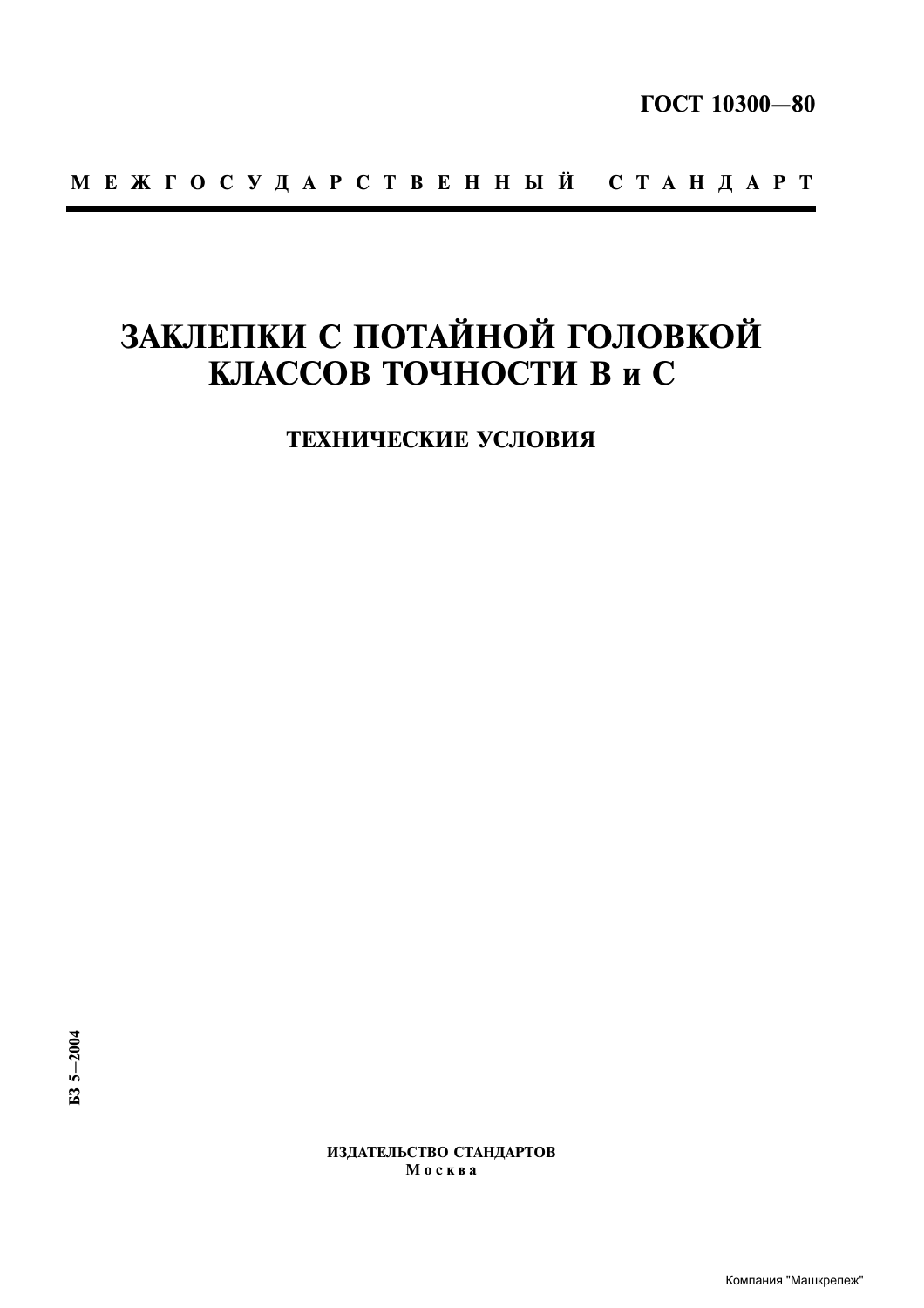## ЗАКЛЕПКИ С ПОТАЙНОЙ ГОЛОВКОЙ КЛАССОВ ТОЧНОСТИ В и С

#### Технические условия

**TOCT**  $10300 - 80$ 

Countersunk-head rivets classes B and C. Specifications

MKC 21.060.40

## Дата введения 01.01.81

Таблина 1

Настоящий стандарт распространяется на заклепки с потайной головкой общемашиностроительного применения с диаметром стержня от 1 до 36 мм классов точности В и С.

Стандарт полностью соответствует СТ СЭВ 1020-78.

Заклепки с потайной головкой должны удовлетворять всем требованиям ГОСТ 10304 и требованиям, изложенным в соответствующих разделах настоящего стандарта.

### 1. РАЗМЕРЫ

1.1. Размеры заклепок должны соответствовать указанным на чертеже и в табл. 1 и 2.



\* Размер для справок.

|                                                                           |     |     | MM    |     |              |     |     |     |     |
|---------------------------------------------------------------------------|-----|-----|-------|-----|--------------|-----|-----|-----|-----|
| Диаметр стержня <i>d</i>                                                  |     | 1,2 | (1,4) | 1,6 | 2            | 2,5 | 3   | 4   |     |
| Диаметр головки <i>D</i>                                                  | 1,9 | 2,3 | 2,7   | 2,9 | 3,9          | 4,5 | 5,2 | 7,0 | 8,8 |
| Высота головки Н                                                          | 0,5 | 0,6 | 0,7   | 0,7 | 1,0          | 1,1 | 1,2 | 1,6 | 2,0 |
| Угол α                                                                    |     |     |       |     | $90^{\circ}$ |     |     |     |     |
| Радиус под головкой, <i>r</i> , не<br>более                               |     |     |       | 0,1 |              |     |     |     | 0,2 |
| Расстояние от основания го-<br>ловки до места измерения диа-<br>метра $l$ |     |     | 1,5   |     |              |     | 3   |     |     |

© Издательство стандартов, 1980 © ИПК Издательство стандартов, 2004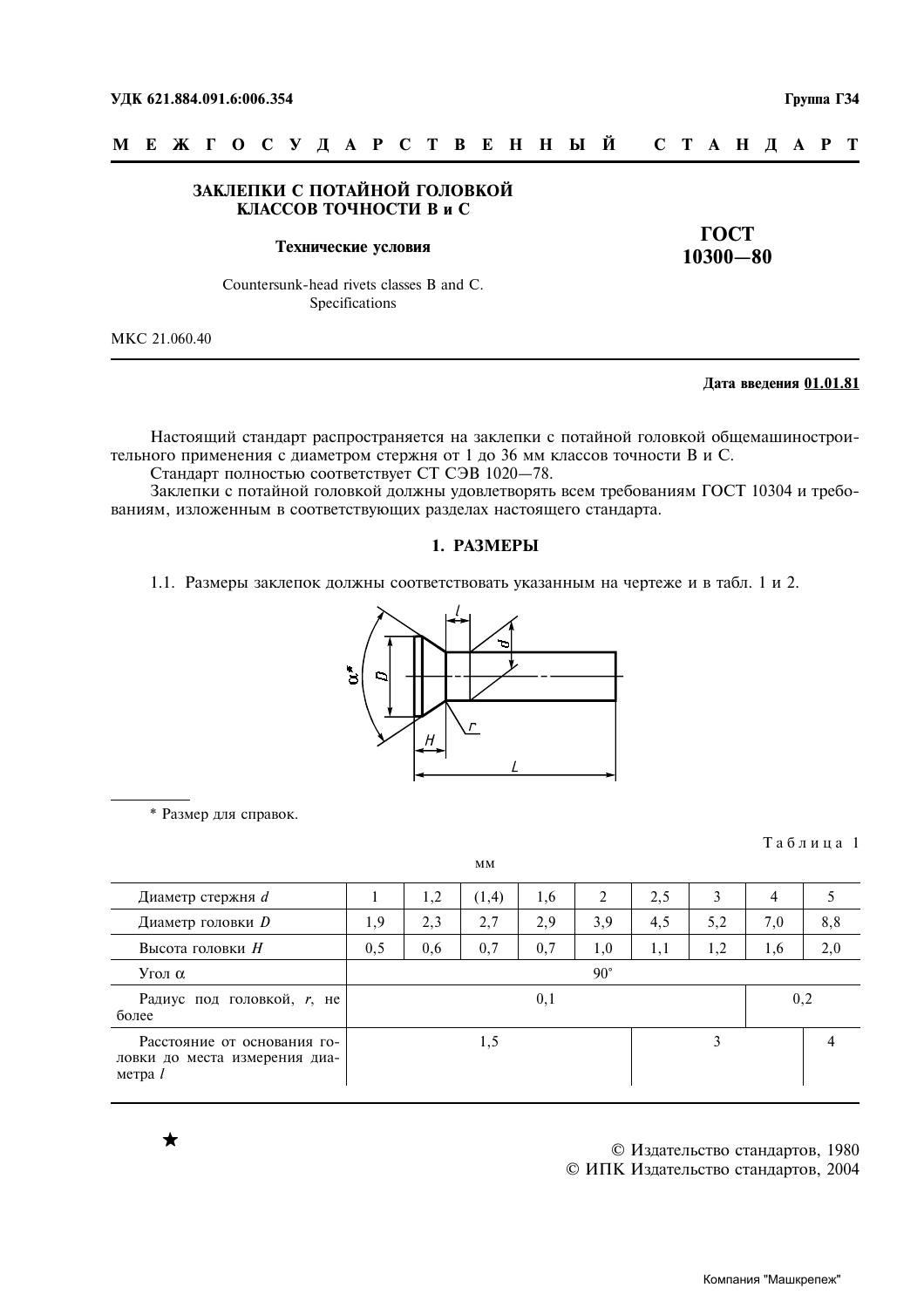## ГОСТ 10300-80 С. 2

Продолжение табл. 1

| Диаметр стержня <i>d</i>                                                  | $\mathfrak b$ | 8    | 10           | 12  | (14)         | 16  | 20  | 24           | 30  | 36  |
|---------------------------------------------------------------------------|---------------|------|--------------|-----|--------------|-----|-----|--------------|-----|-----|
| Диаметр головки <i>D</i>                                                  | 10,3          | 13,9 | 17           | 20  |              | 24  | 30  | 36           | 41  | 49  |
| Высота головки Н                                                          | 2,4           | 3,2  | 4,8          | 5,6 | 6,8          | 7,2 | 9   | 11           | 14  | 16  |
| Угол α                                                                    | $90^{\circ}$  |      | $75^{\circ}$ |     | $60^{\circ}$ |     |     | $45^{\circ}$ |     |     |
| Радиус под головкой, <i>r</i> , не<br>более                               | 0,25          |      | 0,3          | 0,4 |              |     | 0,5 |              | 0.6 | 0,8 |
| Расстояние от основания го-<br>ловки до места измерения диа-<br>метра $l$ | 4             |      | 6            |     |              |     |     | 8            |     | 10  |

 $MM$ 

Примечание. Размеры, указанные в скобках, применять не рекомендуется.

Таблица 2

| Диаметр стержня d | Длина L  | Диаметр стержня d | Длина $L$  |
|-------------------|----------|-------------------|------------|
|                   |          |                   |            |
| 1,0               | $2 - 8$  | 8                 | $9 - 60$   |
| 1,2               | $3 - 10$ | 10                | $16 - 75$  |
| (1,4)             | $3 - 12$ | 12                | $18 - 85$  |
| 1,6               | $3 - 12$ | (14)              | $22 - 100$ |
| 2,0               | $3 - 16$ | 16                | $24 - 100$ |
| 2,5               | $4 - 20$ | 20                | $38 - 150$ |
| 3,0               | $4 - 40$ | 24                | $40 - 180$ |
| 4,0               | $5 - 50$ | 30                | $52 - 180$ |
| 5,0               | $8 - 60$ | 36                | $60 - 180$ |
| 6,0               | $8 - 60$ |                   |            |

1.2. Длина заклепок должна выбираться из следующего ряда: 2, 3, 4, 5, 6, 7, 8, 9, 10, 12, 14, 16, 18, 20, 22, 24, 26, 28, 30, 32, 34, 36, 38, 40, 42, 45, 48, 50, 52, 55, 58, 60, 65, 70, 75, 80, 85, 90, 95, 100, 110, 120, 130, 140, 150, 160, 170, 180 мм.

Пример условного обозначения заклепки с потайной головкой класса точности В диаметром  $d = 8$  мм, длиной  $L = 20$  мм, из материала группы 00, без покрытия:

Заклепка 8 × 20.00 ГОСТ 10300-80

# 1.1, 1.2. (Измененная редакция, Изм. № 1, 2).

1.3. Теоретическая масса заклепок указана в приложении.

# 2. ТЕХНИЧЕСКИЕ ТРЕБОВАНИЯ

2.1. Предельные отклонения высоты головки для размеров  $H < 1$  мм — плюс 0,28, минус 0,16 мм; для  $H = 1$  мм  $- \pm 0.28$  мм.

**MM**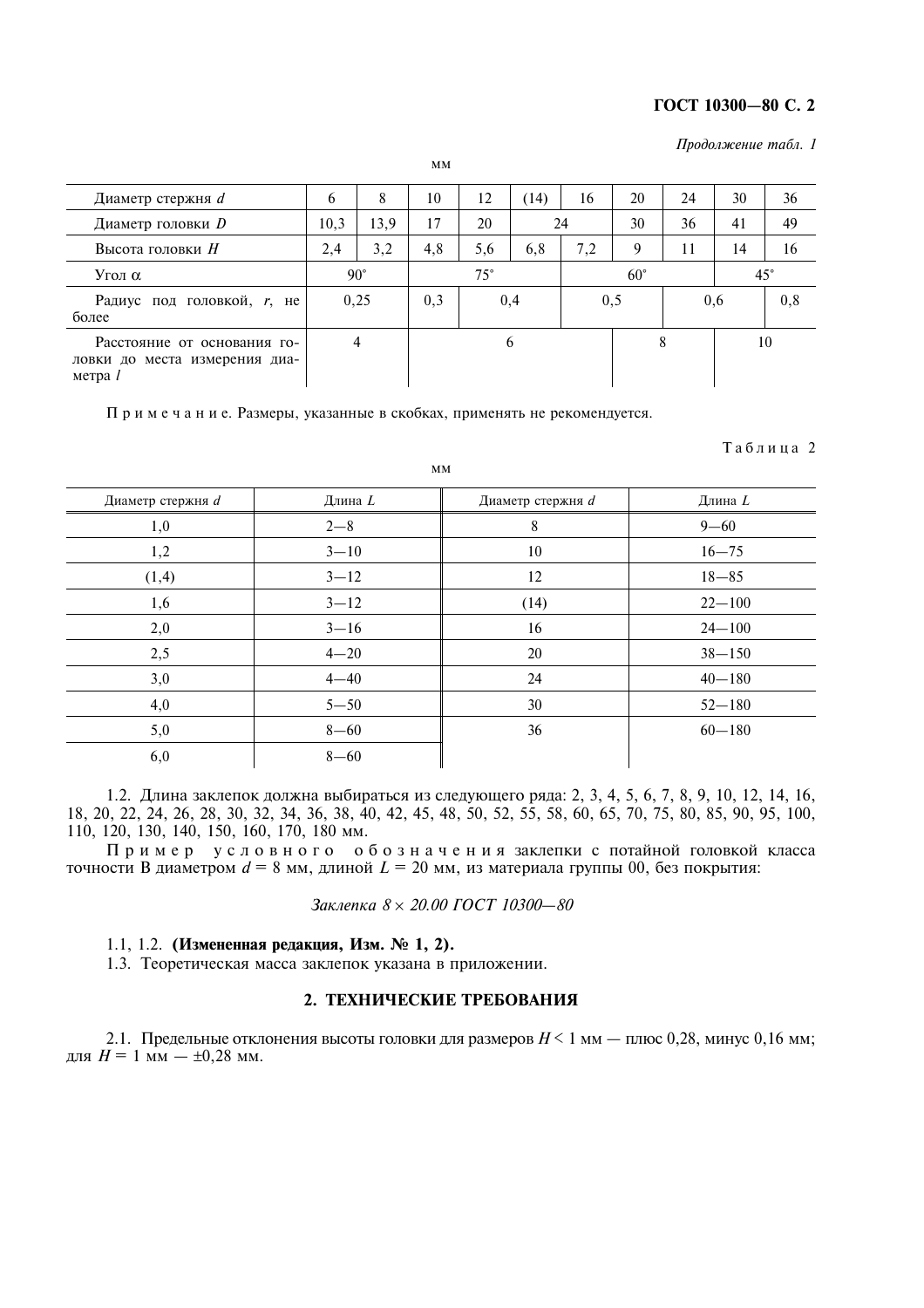#### Масса стальных

| Длина L,               |             |       |       |       |       |       |                |                         |       | Теоретическая масса 1000 шт. заклепок, кг, |
|------------------------|-------------|-------|-------|-------|-------|-------|----------------|-------------------------|-------|--------------------------------------------|
| $\mathbf{M}\mathbf{M}$ | $\mathbf 1$ | 1,2   | (1,4) | 1,6   | $2\,$ | 2,5   | $\mathfrak{Z}$ | $\overline{\mathbf{4}}$ | 5     | $\sqrt{6}$                                 |
| $\overline{2}$         | 0,016       |       |       |       |       |       |                |                         |       |                                            |
| $\mathfrak{Z}$         | 0,022       | 0,033 | 0,055 | 0,058 | 0,104 |       |                |                         |       |                                            |
| $\overline{4}$         | 0,028       | 0,042 | 0,067 | 0,074 | 0,129 | 0,195 | 0,281          |                         |       |                                            |
| 5                      | 0,034       | 0,051 | 0,079 | 0,090 | 0,154 | 0,233 | 0,336          | 0,635                   |       |                                            |
| 6                      | 0,040       | 0,060 | 0,091 | 0,106 | 0,178 | 0,272 | 0,392          | 0,733                   |       |                                            |
| $\overline{7}$         | 0,047       | 0,069 | 0,103 | 0,121 | 0,203 | 0,310 | 0,447          | 0,832                   |       |                                            |
| $8\,$                  | 0,053       | 0,078 | 0,115 | 0,137 | 0,228 | 0,349 | 0,503          | 0,931                   | 1,522 | 2,235                                      |
| 9                      |             | 0,087 | 0,127 | 0,153 | 0,252 | 0,387 | 0,558          | 1,029                   | 1,677 | 2,457                                      |
| 10                     |             | 0,095 | 0,140 | 0,169 | 0,277 | 0,426 | 0,614          | 1,128                   | 1,831 | 2,679                                      |
| 12                     |             |       | 0,164 | 0,200 | 0,326 | 0,503 | 0,724          | 1,325                   | 2,139 | 3,123                                      |
| 14                     |             |       |       |       | 0,376 | 0,580 | 0,835          | 1,522                   | 2,447 | 3,563                                      |
| 16                     |             |       |       |       | 0,425 | 0,657 | 0,946          | 1,719                   | 2,755 | 4,007                                      |
| 18                     |             |       |       |       |       | 0,734 | 1,057          | 1,917                   | 3,064 | 4,451                                      |
| 20                     |             |       |       |       |       | 0,811 | 1,168          | 2,114                   | 3,372 | 4,895                                      |
| 22                     |             |       |       |       |       |       | 1,279          | 2,311                   | 3,680 | 5,309                                      |
| 24                     |             |       |       |       |       |       | 1,390          | 2,509                   | 3,989 | 5,783                                      |
| 26                     |             |       |       |       |       |       | 1,501          | 2,706                   | 4,297 | 6,227                                      |
| 28                     |             |       |       |       |       |       | 1,612          | 2,903                   | 4,605 | 6,671                                      |
| 30                     |             |       |       |       |       |       | 1,723          | 3,100                   | 4,913 | 7,115                                      |
| 32                     |             |       |       |       |       |       | 1,834          | 3,294                   | 5,222 | 7,559                                      |
| 34                     |             |       |       |       |       |       | 1,945          | 3,495                   | 5,530 | 8,002                                      |
| 36                     |             |       |       |       |       |       | 2,056          | 3,692                   | 5,838 | 8,446                                      |
| 38                     |             |       |       |       |       |       | 2,167          | 3,890                   | 6,146 | 8,890                                      |
| 40                     |             |       |       |       |       |       | 2,278          | 4,087                   | 6,455 | 9,334                                      |
| 42                     |             |       |       |       |       |       |                | 4,284                   | 6,763 | 9,778                                      |
| 45                     |             |       |       |       |       |       |                | 4,580                   | 7,225 | 10,444                                     |
| 48                     |             |       |       |       |       |       |                | 4,876                   | 7,688 | 11,110                                     |
| 50                     |             |       |       |       |       |       |                | 5,073                   | 7,996 | 11,554                                     |
| 52                     |             |       |       |       |       |       |                |                         | 8,304 | 11,998                                     |
| 55                     |             |       |       |       |       |       |                |                         | 8,767 | 12,663                                     |
| 58                     |             |       |       |       |       |       |                |                         | 9,229 | 13,329                                     |
| 60                     |             |       |       |       |       |       |                |                         | 9,537 | 13,773                                     |
| 65                     |             |       |       |       |       |       |                |                         |       |                                            |
| 70                     |             |       |       |       |       |       |                |                         |       |                                            |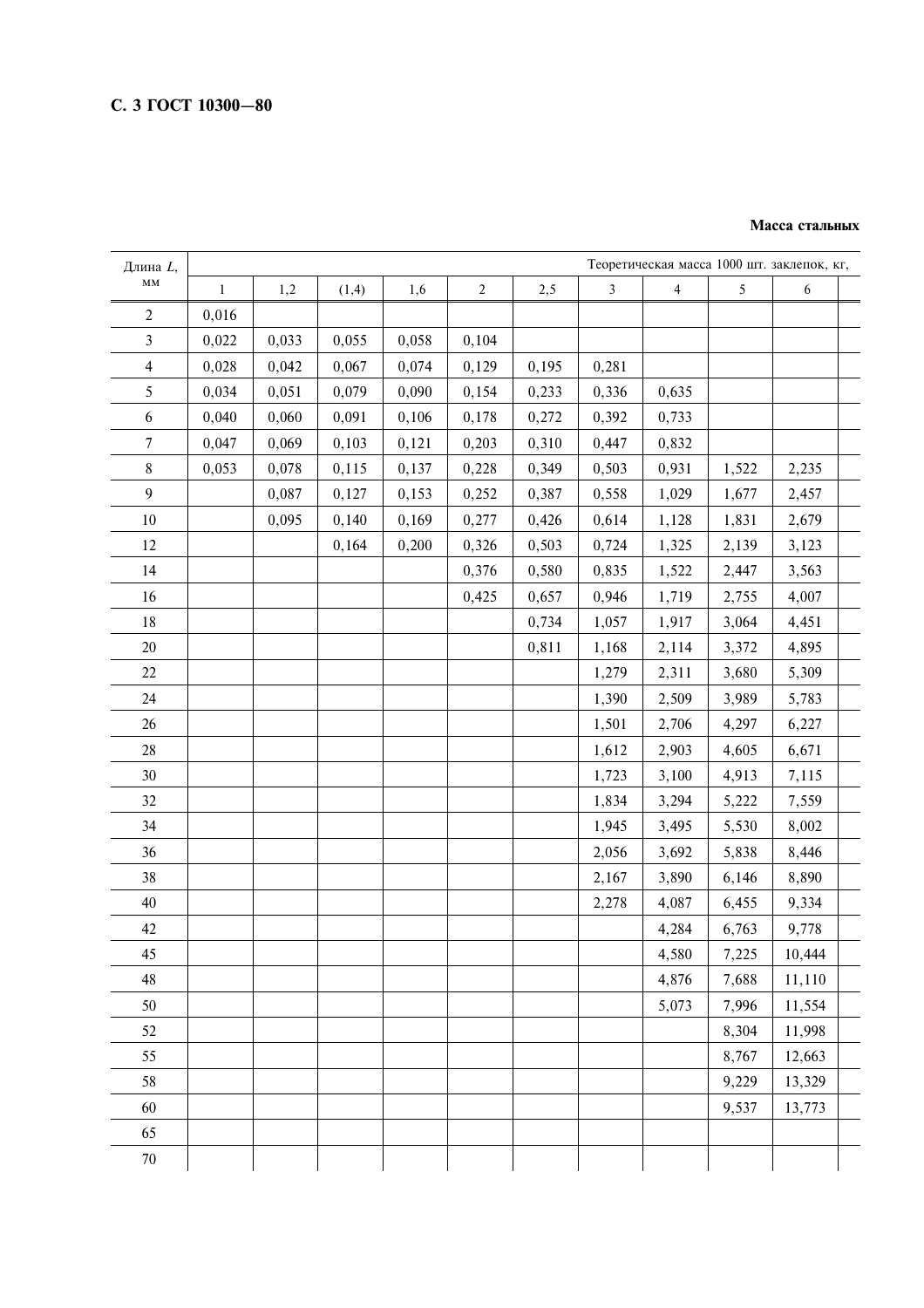# ГОСТ 10300-80 С. 4

ПРИЛОЖЕНИЕ Справочное

#### заклепок

| 8      | $10\,$ | 12    | (14)  | 16     | $20\,$ | $24\,$ | $30\,$ | 36    |
|--------|--------|-------|-------|--------|--------|--------|--------|-------|
|        |        |       |       |        |        |        |        |       |
|        |        |       |       |        |        |        |        |       |
|        |        |       |       |        |        |        |        |       |
|        |        |       |       |        |        |        |        |       |
|        |        |       |       |        |        |        |        |       |
|        |        |       |       |        |        |        |        |       |
|        |        |       |       |        |        |        |        |       |
| 4,689  |        |       |       |        |        |        |        |       |
| 5,083  |        |       |       |        |        |        |        |       |
| 5,873  |        |       |       |        |        |        |        |       |
| 6,656  |        |       |       |        |        |        |        |       |
| 7,445  | 13,41  |       |       |        |        |        |        |       |
| 8,234  | 14,64  | 19,93 |       |        |        |        |        |       |
| 9,023  | 15,88  | 21,70 |       |        |        |        |        |       |
| 9,812  | 17,11  | 23,48 | 33,67 |        |        |        |        |       |
| 10,603 | 18,34  | 25,26 | 36,09 | 44,36  |        |        |        |       |
| 11,391 | 19,58  | 27,03 | 38,51 | 47,52  |        |        |        |       |
| 12,180 | 20,81  | 28,81 | 40,93 | 50,68  |        |        |        |       |
| 12,969 | 22,04  | 30,58 | 43,34 | 53,83  |        |        |        |       |
| 13,758 | 23,28  | 32,36 | 45,76 | 56,99  |        |        |        |       |
| 14,547 | 24,51  | 34,13 | 48,18 | 60,15  |        |        |        |       |
| 15,337 | 25,74  | 35,91 | 50,59 | 63,30  |        |        |        |       |
| 16,126 | 26,97  | 37,68 | 53,01 | 66,46  | 106,4  |        |        |       |
| 16,915 | 28,21  | 39,46 | 55,43 | 69,62  | 111,4  | 164,4  |        |       |
| 17,704 | 29,44  | 41,24 | 57,84 | 72,77  | 116,3  | 171,5  |        |       |
| 18,888 | 31,29  | 43,90 | 61,47 | 77,51  | 123,7  | 182,2  |        |       |
| 20,072 | 33,14  | 46,56 | 65,09 | 82,24  | 131,1  | 192,8  |        |       |
| 20,861 | 34,37  | 48,34 | 67,51 | 85,40  | 136,0  | 199,9  |        |       |
| 21,650 | 35,61  | 50,11 | 69,93 | 88,56  | 140,9  | 207,0  | 319,8  |       |
| 22,834 | 37,46  | 52,78 | 73,55 | 93,29  | 148,3  | 217,7  | 336,4  |       |
| 24,017 | 39,31  | 55,44 | 77,18 | 98,03  | 155,7  | 228,3  | 353,0  |       |
| 24,806 | 40,54  | 57,22 | 79,60 | 101,18 | 160,7  | 235,4  | 364,1  | 529,9 |
|        | 43,62  | 61,66 | 85,64 | 109,07 | 173,0  | 253,2  | 391,9  | 569,9 |
|        | 46,70  | 66,09 | 91,68 | 116,97 | 185,3  | 270,9  | 419,6  | 609,8 |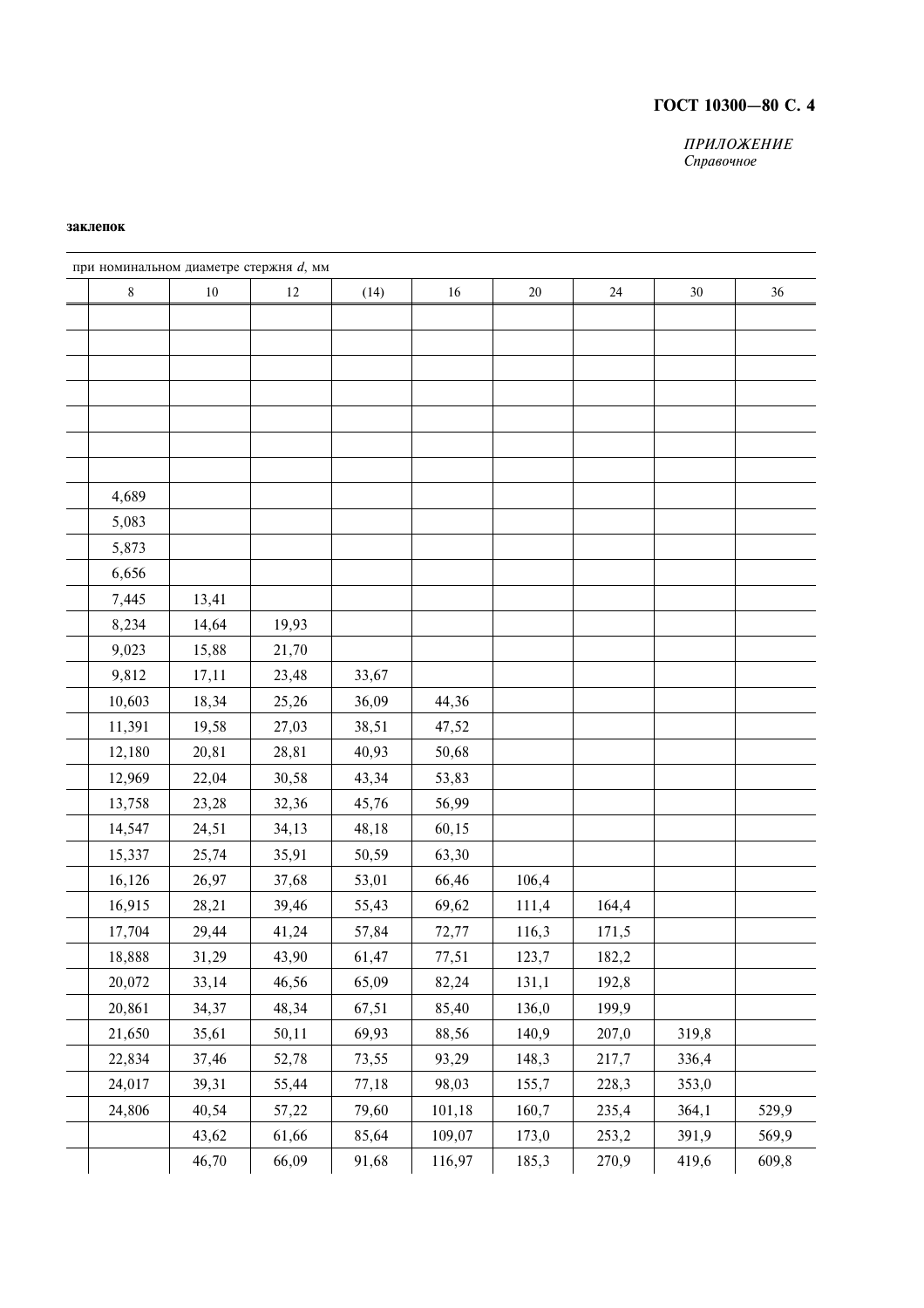# С. 5 ГОСТ 10300-80

| Длина L, |   | Теоретическая масса 1000 шт. заклепок, кг, |       |     |            |     |                |                |   |            |  |  |  |  |
|----------|---|--------------------------------------------|-------|-----|------------|-----|----------------|----------------|---|------------|--|--|--|--|
| MM       | 1 | 1,2                                        | (1,4) | 1,6 | $\sqrt{2}$ | 2,5 | $\mathfrak{Z}$ | $\overline{4}$ | 5 | $\sqrt{6}$ |  |  |  |  |
| 75       |   |                                            |       |     |            |     |                |                |   |            |  |  |  |  |
| 80       |   |                                            |       |     |            |     |                |                |   |            |  |  |  |  |
| 85       |   |                                            |       |     |            |     |                |                |   |            |  |  |  |  |
| 90       |   |                                            |       |     |            |     |                |                |   |            |  |  |  |  |
| 95       |   |                                            |       |     |            |     |                |                |   |            |  |  |  |  |
| 100      |   |                                            |       |     |            |     |                |                |   |            |  |  |  |  |
| 110      |   |                                            |       |     |            |     |                |                |   |            |  |  |  |  |
| 120      |   |                                            |       |     |            |     |                |                |   |            |  |  |  |  |
| 130      |   |                                            |       |     |            |     |                |                |   |            |  |  |  |  |
| 140      |   |                                            |       |     |            |     |                |                |   |            |  |  |  |  |
| 150      |   |                                            |       |     |            |     |                |                |   |            |  |  |  |  |
| 160      |   |                                            |       |     |            |     |                |                |   |            |  |  |  |  |
| 170      |   |                                            |       |     |            |     |                |                |   |            |  |  |  |  |
| 180      |   |                                            |       |     |            |     |                |                |   |            |  |  |  |  |

 $\Pi$ р и м е ч а н и е. Для определения массы заклепок, изготовляемых из других материалов, значения 1,080 — для латуни, 1,134 — для меди.

(Измененная редакция, Изм. № 1, 2).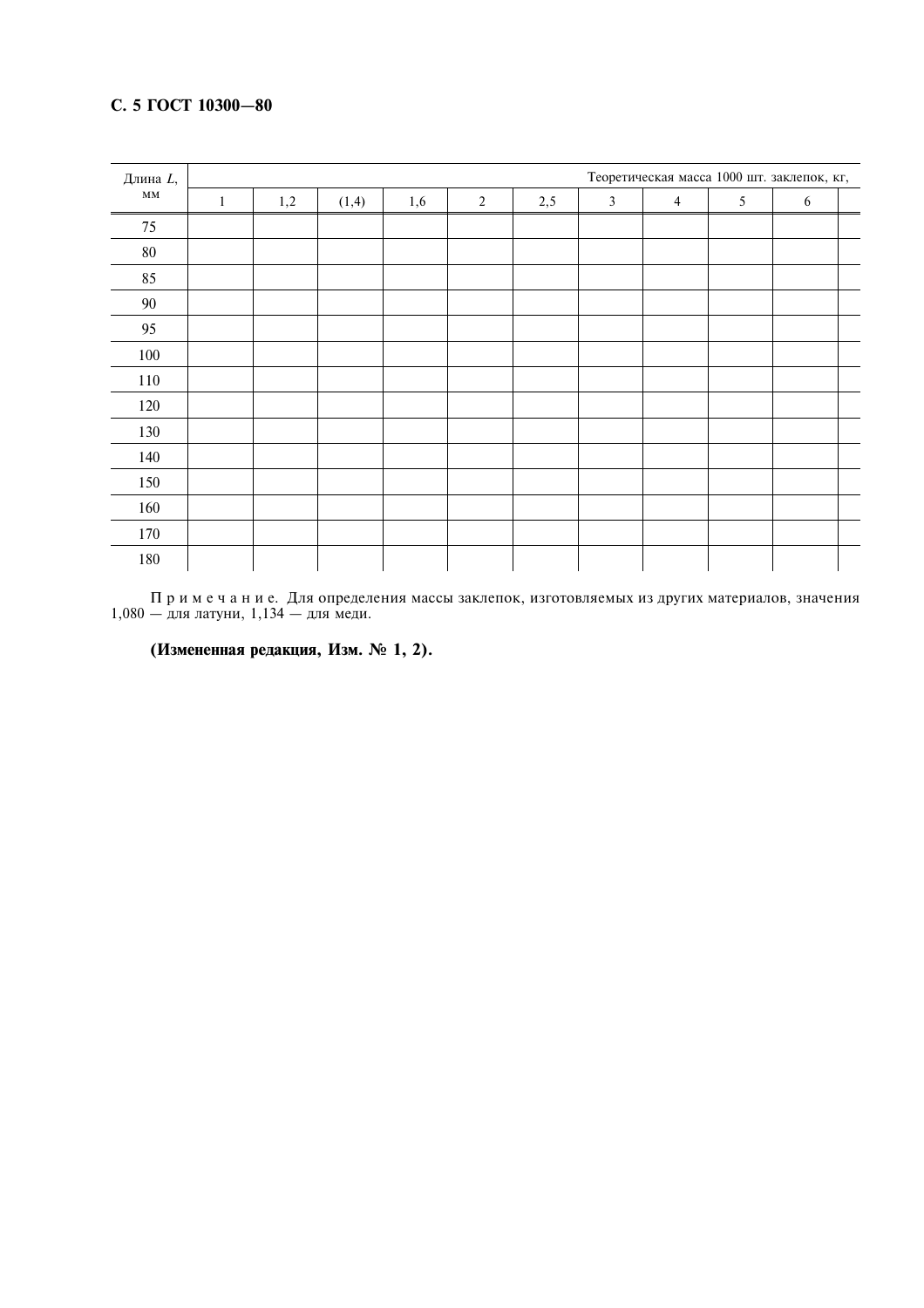# ГОСТ 10300-80 С. 6

|   | при номинальном диаметре стержня $d$ , мм |       |        |        |       |       |        |        |
|---|-------------------------------------------|-------|--------|--------|-------|-------|--------|--------|
| 8 | 10                                        | 12    | (14)   | 16     | 20    | 24    | 30     | 36     |
|   | 49,79                                     | 70,53 | 97,72  | 124,85 | 197,7 | 288,7 | 447,4  | 649,8  |
|   |                                           | 74,97 | 103,80 | 132,75 | 210,0 | 306,5 | 475,1  | 689,7  |
|   |                                           | 79,41 | 109,80 | 140,64 | 222,3 | 324,2 | 502,9  | 729,7  |
|   |                                           |       | 115,80 | 148,53 | 234,7 | 341,9 | 530,6  | 769,9  |
|   |                                           |       | 121,90 | 156,42 | 247,0 | 359,6 | 558,4  | 809,6  |
|   |                                           |       | 127,90 | 164,32 | 259,3 | 377,5 | 586,1  | 849,5  |
|   |                                           |       |        |        | 284,0 | 413,0 | 641,6  | 929,4  |
|   |                                           |       |        |        | 308,6 | 448,5 | 697,1  | 1009,3 |
|   |                                           |       |        |        | 333,3 | 484,0 | 752,6  | 1089,2 |
|   |                                           |       |        |        | 358,0 | 519,5 | 808,0  | 1179,1 |
|   |                                           |       |        |        | 382,6 | 555,0 | 863,5  | 1249,0 |
|   |                                           |       |        |        |       | 590,6 | 919,0  | 1328,9 |
|   |                                           |       |        |        |       | 626,1 | 974,5  | 1408,8 |
|   |                                           |       |        |        |       | 661,6 | 1030,0 | 1488,8 |

Продолжение

массы, указанные в таблице, должны быть умножены на коэффициенты;  $0,356 -$  для алюминиевого сплава,